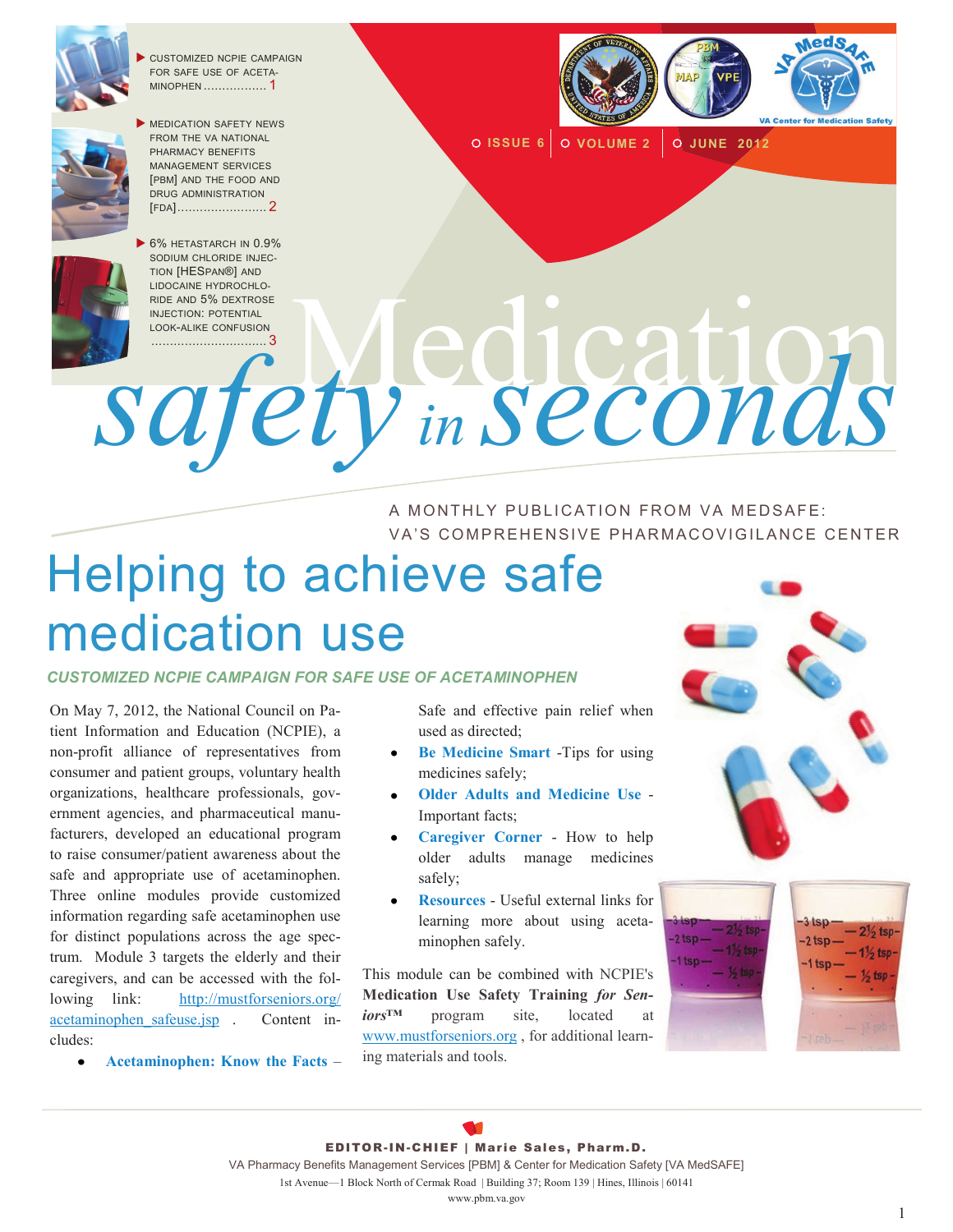## NEWS YOU CAN USE

*FROM THE FOOD AND DRUG ADMINISTRATION (FDA)*

### *NEUROLOGY*

[Revised recommendations for cardiovascular monitoring and use of multiple sclerosis drug Gilenya \(fingolimod\)](http://www.fda.gov/Drugs/DrugSafety/ucm303192.htm) 5/14/2012

FDA's evaluations of one fatal case report, as well as clinical trials and post-marketing data, cannot definitively associate death outcomes from any cause with the multiple sclerosis drug fingolimod (Gilenya®). However, data show that fingolimod (Gilenya®) can induce bradycardia up to 20 hours post-initial dose, contraindicating its use in:

- Patients with certain pre-existing or recent (within 6 months) cardiovascular conditions or stroke; OR
- Patients taking certain cardioarrhythmic medications.

FDA recommends monitoring the following parameters in all patients starting fingolimod (Gilenya®) for at least 6 hours after first dose:

- $\bullet$ Heart rate for signs/symptoms of bradycardia;
- Pulse and blood pressure every hour;  $\bullet$
- Electrocardiogram (ECG) prior to dosing and at the end of patient's observation period.  $\bullet$

FDA recommends extending the monitoring period beyond 6 hours for high risk patients, including those with:

- Severe bradycardia after initial dose (heart rate < 45 beats per minute within the first 6 hours of monitoring or lowest heart rate at 6 hours post-dose due to possibility of further depression);
- Pre-existing conditions affecting bradycardia;  $\bullet$
- Concommitant use of medications that slow heart rate or atrioventricular conduction;  $\bullet$
- Concommitant use of medications that prolong the QT interval;  $\bullet$
- $\bullet$ QT interval prolongation before fingolimod (Gilenya®) administration or during the monitoring period.

### *ONCOLOGY*

#### [Safety review update of cancer drug Revlimid \(lenalidomide\) and risk of developing new types of malignancies](http://www.fda.gov/Drugs/DrugSafety/ucm302939.htm) 5/7/2012

An FDA review of three clinical trials show an increased risk of developing new primary malignancies when patients receive maintenance therapy with lenalidomide (Revlimid®) compared to placebo after initial chemotherapy alone or after initial chemotherapy in combination with stem cell transplantation. FDA pooled data from 3 prospective randomized trials which demonstrated a nearly 3-fold increase in new malignancies among the groups receiving lenalidomide (Revlimid®) versus groups that did not receive lenalidomide (Revlimid®) [7.9% versus 2.8%, respectively; p<0.001]. The new malignancies include acute myelogenous leukemia (AML), myelodysplastic syndromes (MDS), Hodgkin lymphoma, B-cell malignancies, and other new malignancies, with a median time to development for the new malignancy [from the start of lenalidomide (Revlimid®) until diagnosis of the second malignancy] of 2 years. No difference in incidence rates for non-melanoma skin cancer or solid tumors occurred between patients who received lenalidomide (Revlimid®) and those who did not. FDA performed an additional retrospective pooled analysis of data derived from 2 clinical trials supporting the initial approval for lenalidomide (Revlimid®) for relapsed/refractory multiple myeloma, and found no increased incidence of second primary cancers with use of lenalidomide (Revlimid®) in this setting compared to dexamethasone alone. Revisions to product labeling reflect these findings. FDA recommends that providers evaluate the risks and benefits when considering lenalidomide (Revlimid®) as a treatment option, and to monitor patients for secondary malignancies during use of lenalidomide (Revlimid®).



### **NATIONAL MUE CLEARINGHOUSE: A LIFELINE FOR LOCAL SITES**

# REMINDER

**ATTENTION PHARMACISTS:** Please remember to take advantage of this shared opportunity and exchange of information for ongoing and/or completed MUEs.

### **HOW TO ENTER LOCAL MUE INFORMATION**

- For VISN-Wide MUEs, visit: <http://vaww.national.cmop.va.gov/PBM/medsafe/VISNWide%20MUEs>
- For Local Facility MUEs, visit: <http://vaww.national.cmop.va.gov/PBM/medsafe/Local%20Facility%20MUEs>
	- Post information in 3 quick and easy steps:
		- 1. Click on the link
		- 2. Upload document
	- 3. Save and Close
- Please ensure compliance with privacy and security rules.
- For questions and suggestions regarding the MUE Clearinghouse, please contact **[Muriel.Burk@va.gov](mailto:Muriel.Burk@va.gov) .**